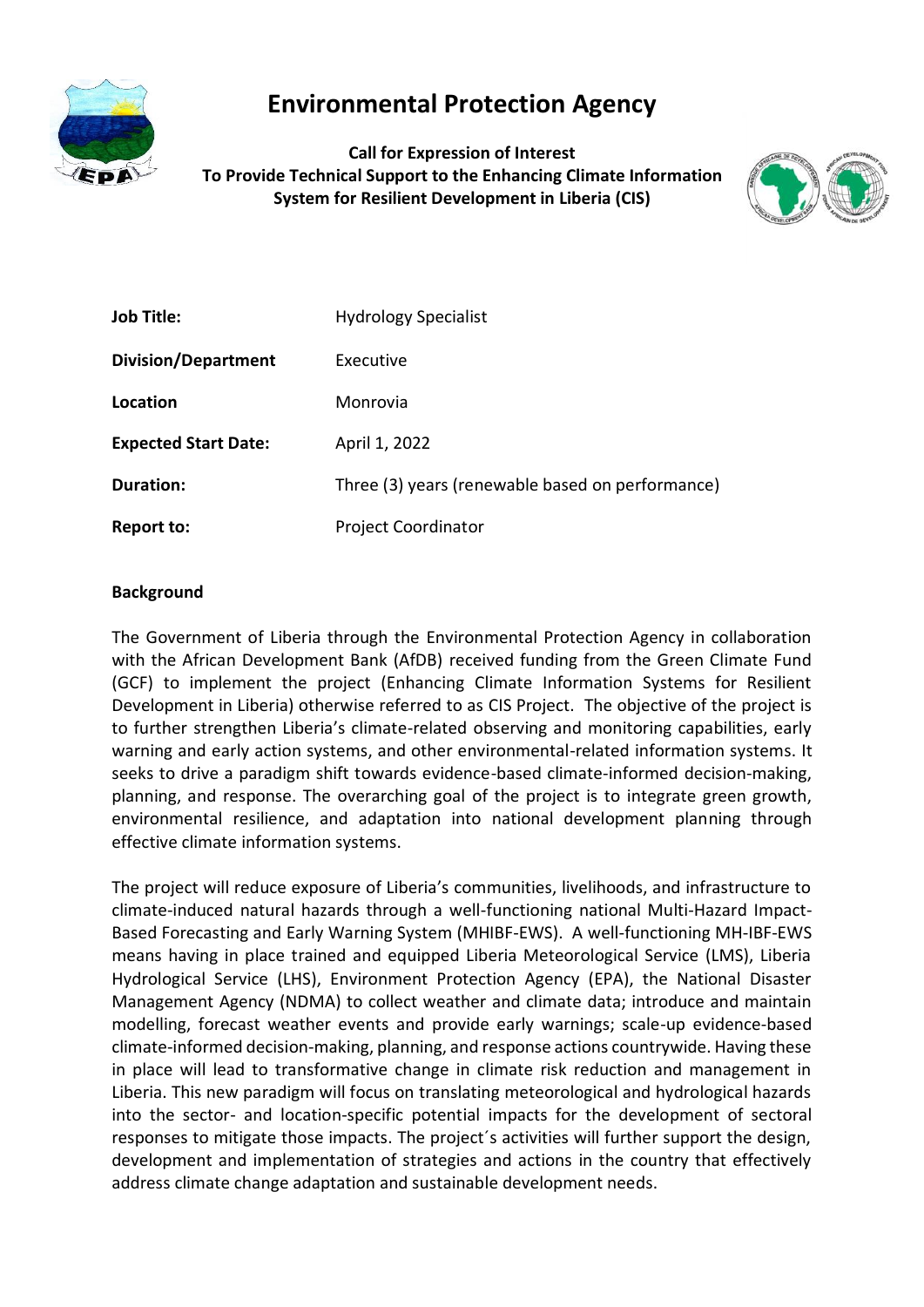The Environmental Protection Agency as the National Designated Authority (NDA) and focal entity for the management of the environment and natural resources in Liberia is empowered to coordinate, monitor, supervise and consult with relevant stakeholders on all activities in the protection of the environment and sustainable use of natural resources. EPA is the Executing Entity and will head a Project Implementing Unit (PIU). The PIU will coordinate the implementation of the project, and will consist of three technical departments (Liberia Meteorological Service, Liberia Hydrological Service and National Disaster Management Agency), Project Manager and Project Staff. The role of the three technical department is to provide technical support to the PIU. The AfDB, as an Accredited Entity to the GCF will provide oversight and quality assurance support services to the CIS. The Project Implementation Unit (PIU) will assist the implementation of the Project with support from the EPA and AfDB. The PIU staff including project manager, meteorology, hydrology, aviation and M&E specialists, and finance officer will be hosted at the EPA and will report to the Executive Director/CEO of the EPA and the AfDB Country Office. The hydrology specialist will provide technical support to the project on a daily basis.

## **Objective**

The Hydrology Specialist's primary responsibility is to support the PIU in the delivery of results specified in the Project Document, to the required standard of quality and within the specified constraints of time and cost. The hydrology Specialist will provide expert advice and technical support on the hydrological aspects of the project. He/she will be working closely with the Project Manager and project team and the Vulnerability and Adaptation Working Group – an inter-sectoral working group consisting of personnel from LHS, LMS, MoT, NDMA, LCAA, MOA, Ministry of Gender, Children and Social Protection (MGCSP), MoH, and WMO that will convene monthly to discuss progress and implementation-related issues.

## **Duties and Responsibilities**

The hydrology specialist will collect, collate and compile detailed information on hydrological network and equipment (e-infrastructure (ICT), automated weather stations, manufacturer and types of sensors, data logging and communication equipment etc.). The hydrology specialist will establish specifications of the hydrology related equipment required by Liberia to deliver fit-for-purpose climate services. The hydrology specialist will also assess the forecasting capability of the hydrological service and recommend ways of improvements through the establishment of a forecasting facility for weather and climate services (including forecast verification systems for weather and climate).

Under the supervision of the Project Manager, the Consultant will undertake the following tasks:

- Collect and compile information on the hydrological related equipment and software including type, brand/make, model and other relevant specifications
- Analysis of the state of hydrological and measuring observation networks in Liberia, including the current hydrological data management system at LHS;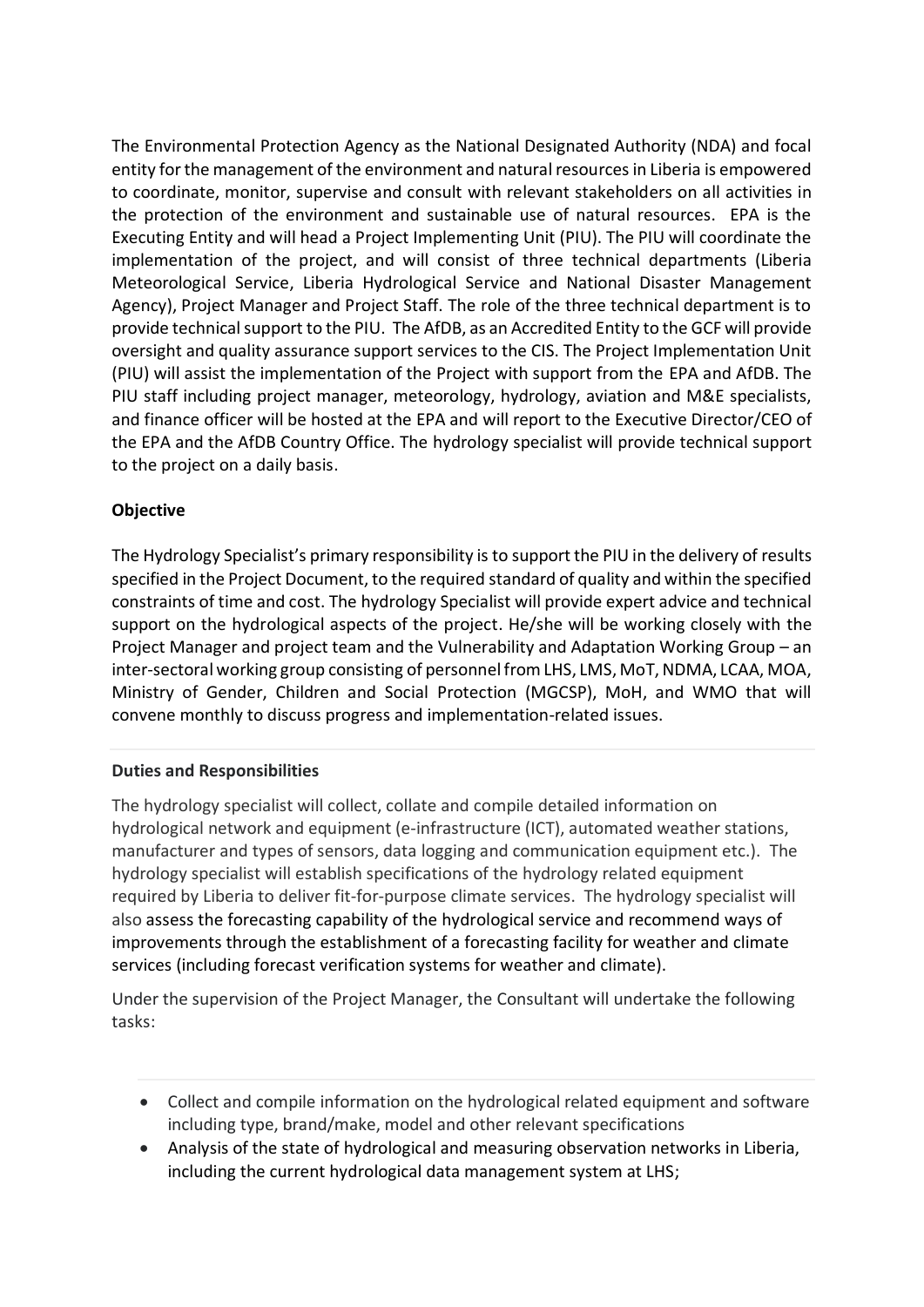- Assess the existing procedures and mechanisms in the country for the deployment of hydro-met equipment and update, if possible, to current WMO (hydrological) standard. Compile detailed information on additional equipment and software (brand/make and specifications), which may be required to ensure effective communication of data, climate services generation and delivery. Assess existing hydrometric stations and determine their suitability for data acquisition and determine the possibility of installing automatic stations instead of manual stations.
- Development of technical requirements and technical specifications in accordance with the Government and WMO requirements for conducting tender procedures in accordance with the Procurement Plan;
- Develop an effective operations and maintenance plan for hydrological equipment, infrastructure and forecasting facilities.
- Preparation of proposals for the training program for LHS personnel, which will provide an opportunity to adequately train personnel to effectively operate and manage the introduced technologies and equipment.
- Development of packages of tender documentation in accordance with the Procurement Plan;
- Assistance in the preparation and conduct of competitive events (participation in pre-tender conferences, answers to questions from participants, etc.);
- Participation in the evaluation of bids, including an expert assessment of the technical solutions proposed in the competition for compliance with the technical design and tender documentation, preparation of evaluation reports;
- Assistance in conducting contract negotiations with the winners of competitions;
- Monitoring the progress of the execution of contracts.
- Discuss with key stakeholders the equipment that is to be rehabilitated/procured/deployed and software that are to be updated or procured; the national needs for an effective climate information services, and
- Perform the above functions in consultation with the Liberian Hydrological Service.

## **Deliverables**

- 1. Hydrological modernization plan for Liberian Hydrological Services to collect, process and interpret essential climate variables based on the WMO standard
- 2. Monthly, quarterly, and annual performance report
- 3. Catalogue of hydrological related equipment and software
- 4. Operations and maintenance plan for Liberian Hydrological Services

#### **Required Competences**

## *Education*

Master's degree or equivalent in hydrology, geophysics, water resources engineering and management, geosciences or other closely related technical or scientific fields of study.

## *Experience*